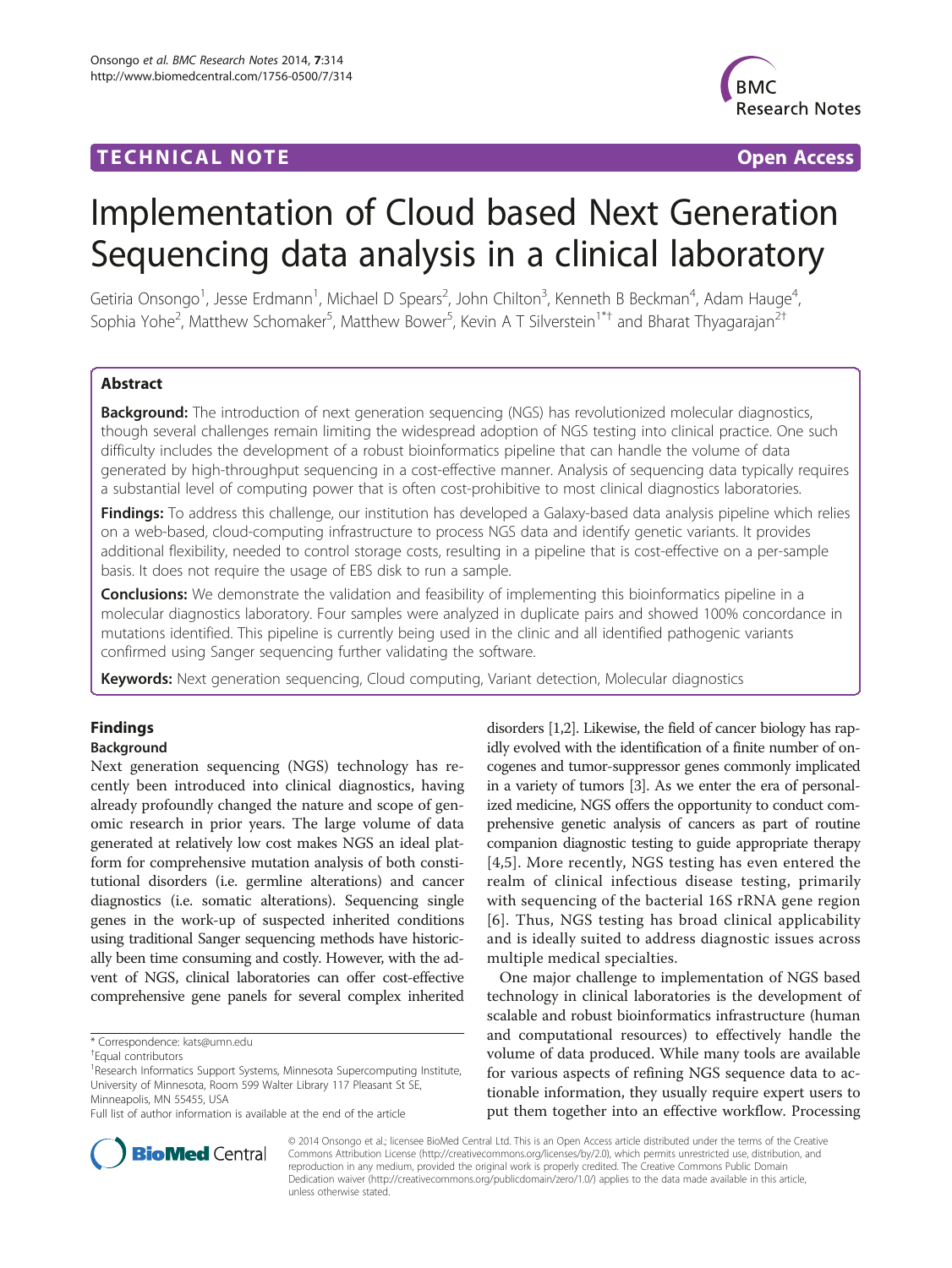frameworks such as Galaxy [\[7-9](#page-5-0)] have made many of these tools much more accessible to less technically savvy users, but still require a great deal of bioinformatics expertise to set up a fully-operational data analysis pipeline. Though NGS has been incorporated into clinical testing at several reference laboratories, purchasing the computing power necessary to perform NGS testing is cost-prohibitive for the vast majority of clinical diagnostics laboratories. The Galaxy team addressed this limitation by providing CloudMan [[10](#page-5-0)]. CloudMan is available as an Amazon Web Services (AWS) public Amazon Machine Image (AMI). CloudMan is set up such that anyone with an AWS account can log into Amazon's infrastructure and start any size compute cluster they need for their data at a relatively low per hour rate. Building onto the initial CloudMan release, several other tools such as Cloud BioLinux [[11](#page-5-0)], BioCloudCentral [[12](#page-5-0)] and CloVR [\[13\]](#page-5-0) have been created to improve various operational aspects and to address specific use cases not originally handled by CloudMan. However, none of these solutions met the needs of our clinical application since the storage needs for these solutions did not give us the flexibility we needed to control storage costs and obtain a pipeline that was cost-effective on a per-sample basis. CloudMan for instance requires the usage of EBS disk while running analyses, which can be substantial. Our solution does not require the usage of EBS disk to run a sample - it only uses the transient storage associated with the compute instances that the pipelines are running. In addition to saving money this makes it easier to predict costs and simplifies the startup and shutdown of these instances.

Our software makes it possible to control storage costs providing a solution that is cost-effective for clinical applications. In addition, another advantage of our software is that it was implemented using libcloud and hence is amenable to any other cloud infrastructure libcloud can target such as VMware vCloud [\(http://vcloud.vmware.com/\)](http://vcloud.vmware.com/) or OpenStack [\(http://www.openstack.org/\)](http://www.openstack.org/).

As required by the Clinical Laboratory Improvement Amendment of 1988 (CLIA) [\[14\]](#page-5-0), transitioning these technologies from research to clinical applications requires development of detailed standard operating procedures and validation of these tools to demonstrate precision and reproducibility in identifying the pathogenic genetic variants [[15](#page-5-0)]. We describe our approach to clinical validation and implementation of a bioinformatics processing pipeline in a molecular diagnostics laboratory using cloud computing infrastructure to help manage per-sample analytical costs.

## Implementation

One of the key considerations of this bioinformatics pipeline beyond the obvious concerns of security and accuracy was its ease of use for physicians, rather than IT professionals. Galaxy is a tool dedicated to making command line tools more accessible via a common

web interface. Any command line tool can be readily wrapped and displayed in Galaxy. Similarly, these tools can be linked together in workflows that will reproduce an analysis on other inputs.

The Cloud Variant Calling system allows a user to start a preconfigured Galaxy server as a virtual machine on AWS. The preconfigured Galaxy server is created by including a subset of tools from the main Galaxy server together with a few tools developed at the University of Minnesota. These additional tools, not in the main Galaxy distribution, are under "MSI" or "Masonic Cancer Center" on the tools pane. The user specifies sequence data to be uploaded to the machine as part of the configuration of the virtual machine. Once complete, the user is able to run prebuilt workflows to process the data and produce a set of variations from the hg19 reference genome present in the selected genes in the sample.

To use the software package, the user executes a secure shell (SSH) script with references to a sample sheet describing the dataset and the raw, unprocessed FASTQ files produced by the sequencer. The shell script launches a Python process that uses Python virtualenv to request several Python libraries, the most noteworthy of these libraries being libcloud and the Minnesota Supercomputing Institute's (MSI) Galaxy Virtual Machine (VM) Launcher. Galaxy VM Launcher uses libcloud and the AWS credentials provided to create a new VM from the selected, preconfigured Galaxy AMI. Galaxy VM Launcher connects to the VM via SSH for further runtime configuration and to upload the sample files.

Since the secure copy (SCP) connection between the hosts broke at a surprisingly high frequency during initial testing, we implemented a system of dividing the file into small pieces and retrying whenever there is a failure. The size of file chunks is configurable, but defaults to 10 MB. Additionally, file chunks may be compressed, but depending on connection speed and disk speed, transfer without compression may be faster than compressing before transferring.

The Cloud Variant Calling AMI contains a static version of Galaxy with open source tools linked in pre-configured workflows. Each VM generated from the AMI will be identical with the exception of the data uploaded for analysis. The tools and workflows included in the published version require an instance type of 'm2.xlarge' ([http://aws.amazon.com/ec2/instance-types/\)](http://aws.amazon.com/ec2/instance-types/) due to relatively high memory requirements for the GATK Unified Genotyper. By running one VM per sample, several samples can be analyzed in parallel without impacting each other in any way. The only limit to the number of parallel analyses is the number of VMs allowed on the AWS account. By default, this is 20, but this can be expanded upon request. All communication between systems is done via SSH. Every AWS account has an SSH certificate that is used by the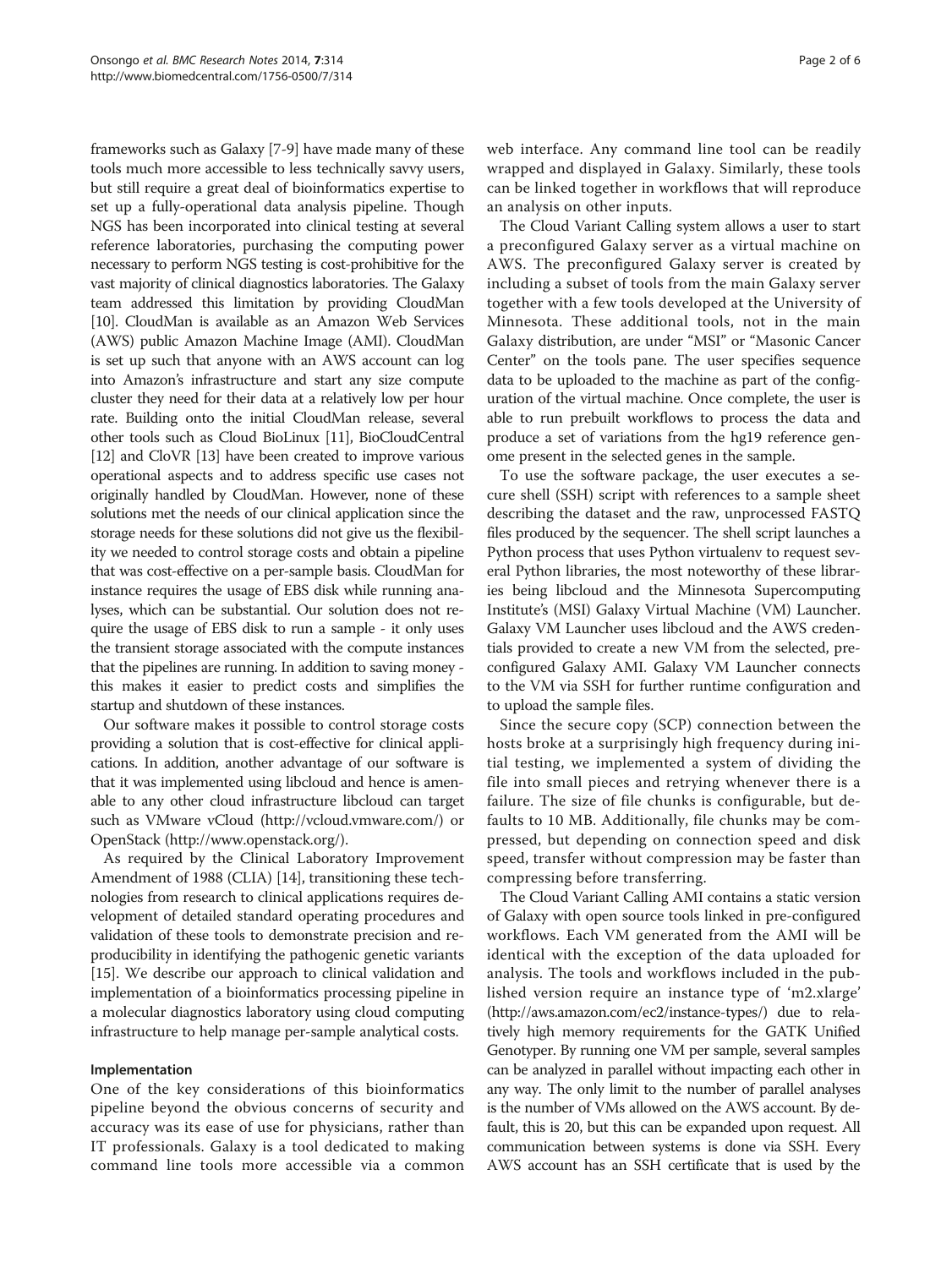client to connect to AWS and the VM. For backups and e-mails, the server side user must have an SSH certificate that allows access to the server machine.

## Results

## From the user perspective

The Cloud Variant Calling software package, from an end-user perspective, consisted of a command line tool that launches a customized virtual machine with Galaxy running and their data loaded for analysis. The user(s) executed workflows to perform the analysis and downloaded the resulting outputs for manual review of the Variant Call Formatted (VCF) variants, along with the supporting alignments, which were inspected using the Integrative genome viewer (IGV) [\[16](#page-5-0),[17\]](#page-5-0). In our customized version, the workflow also created backup copies of the relevant inputs and outputs. A flowchart summarizing the main steps of the pipeline is presented in Figure 1.

Launching a VM required two inputs: a metadata file describing the sequence data being uploaded for analysis



and the location of the files to upload ("Meta-data" file and "Data location" in Figure 1). A project directory was created to store the inputs, and if configured, download the key outputs of each workflow. Once the VM was configured and files were uploaded, the hostname was created to capture the URL of the VM. The custom installation at MSI notified users via e-mail when the VM was ready.

By default, files were made accessible to the user via a shared data library called "Uploaded data". The configuration files made it possible to create a name history for a specific user and link the uploaded data to this history. Hence, the users had fewer steps to follow before launching the workflow. Likewise, workflows could explicitly be linked in the users tool menu, or accessed under the workflow menu at the top of the Galaxy window (Figure [2](#page-3-0)).

The provided workflows were constructed to work in two phases. The first phase ("Phase 1" in Figure 1) performed several quality control steps and aligned the data to a reduced human genome (to speed up computation time and reduce analysis cost without affecting accuracy) that matches the 568 gene panel used at the University of Minnesota along with homologous regions that match at least one of the 120 bp capture baits with a minimum of 75% identity for at least 48 bp in length. Workflows were available for samples sequenced on one, two or three lanes of an Illumina Hi-seq 2000 to account for variations in number of clinical samples being analyzed on a particular sequencing run. In a majority of the runs, we multiplexed samples across three lanes to reduce the likelihood of needing to resequence in the event of a failure in one lane of a run. The second phase ("Phase 2" in Figure 1) used the alignments from the first phase to generate known variants from the reference genome and reduced them to the specific panel requested by the physician. Resulting variants ("Variants" in Figure 1) were downloaded and reviewed by genetic counselors and pathologists to generate patient reports. For a detailed explanation and guide to using the workflows, see Additional file [1](#page-4-0).

## Amazon Web Services (AWS) costs

Runtime costs at AWS for the current deployment averaged around \$30-\$40 per sample analyzed. This cost included all compute time from launch including uploading 20 GB of data per sample, running both workflows, downloading results and human response time to the completion of each of these steps. Uploading data took approximately two hours, the first workflow ten hours and the second workflow an additional two hours. Due to the memory requirements of the process, the hourly rate for a VM was \$0.45. We averaged the cost of using the pipeline for actual clinical data sets over a period of three months. A total of 110 samples with fastq files ranging from 27 GB to 42 GB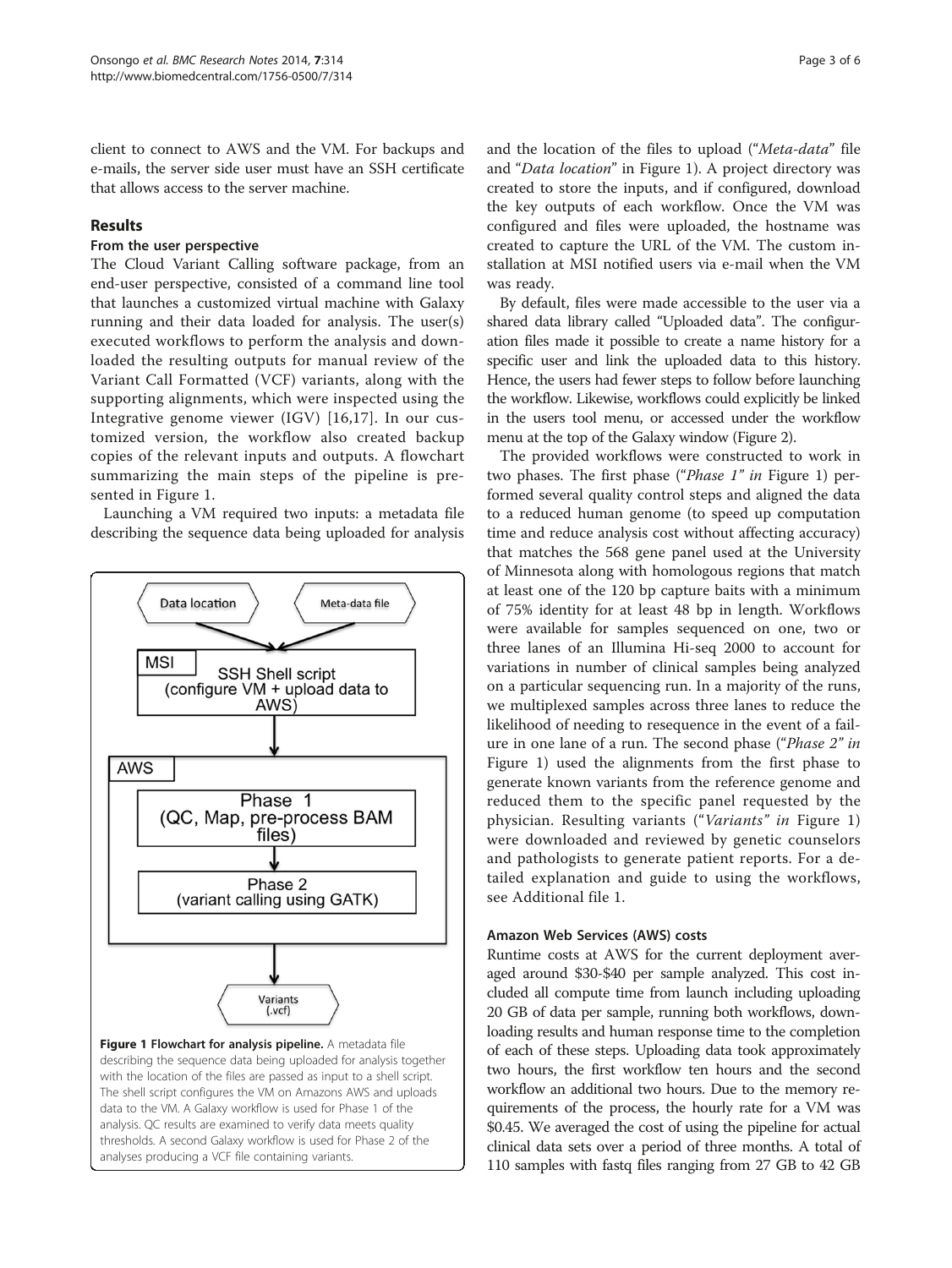<span id="page-3-0"></span>

in size (uncompressed) were analyzed. The average total cost for the three months was \$34.60.

## Clinical validation

To meet clinical validation standards, four samples were analyzed in duplicate through the entire system including the analysis pipeline in the cloud to ensure that the identical variations in specific exons were detected in the duplicate samples. The four duplicate pairs showed 100% concordance in the mutations that were identified during these analyses. Furthermore, this pipeline is currently being used in the clinic and all identified pathogenic variants were confirmed using Sanger sequencing further validating the software [\[18\]](#page-5-0). By freezing the entire virtual machine, from operating system through the Galaxy server to the individual tool versions, we were able to ensure consistent results across multiple analyses. Periodic reanalysis of these samples were used for continued validation that the system was working properly due to the elements at both AWS and MSI, which may change outside the control of this particular project.

## **Discussion**

We demonstrate the clinical validation and feasibility of implementing a cloud based bioinformatics pipeline for analysis of NGS data for use in a clinical molecular diagnostics laboratory.

The analysis workflow described in this manuscript can be completely customized for analysis of any panel of genes. The workflow described for analysis of the 568 genes can be expanded or use an entirely separate set of exons by replacing the reduced genome, exon interval file and exon with 30 bp flanks BED file in the launcher/ common\_files directory. To create a customized reduced genome use the "Create Reduced Genome" workflow included on the Cloud Variant Calling VM. The contents of the launcher/common\_files are uploaded to every VM during initialization and the files are selected where appropriate when running the other workflows. Several options exist with regards to how to develop a customized Galaxy for deployment as an AMI. Workflows can be created on an existing local version of Galaxy then exported. The exported workflow can be included in the AMI during the AMI creation step. Alternatively, a local development Galaxy can be created using Galaxy VM Launcher on Virtual Box or Open Stack VM environments, or a development Galaxy can be deployed directly to AWS. In any of these three cases, the development VM will have to run from a local copy of the Galaxy repository to be deployed on the final AMI. Any changes made to the running system simply need to be committed to the repository before the AMI is built. During construction of the workflow it is important to consider the tools to be used. Open source tools that are already available for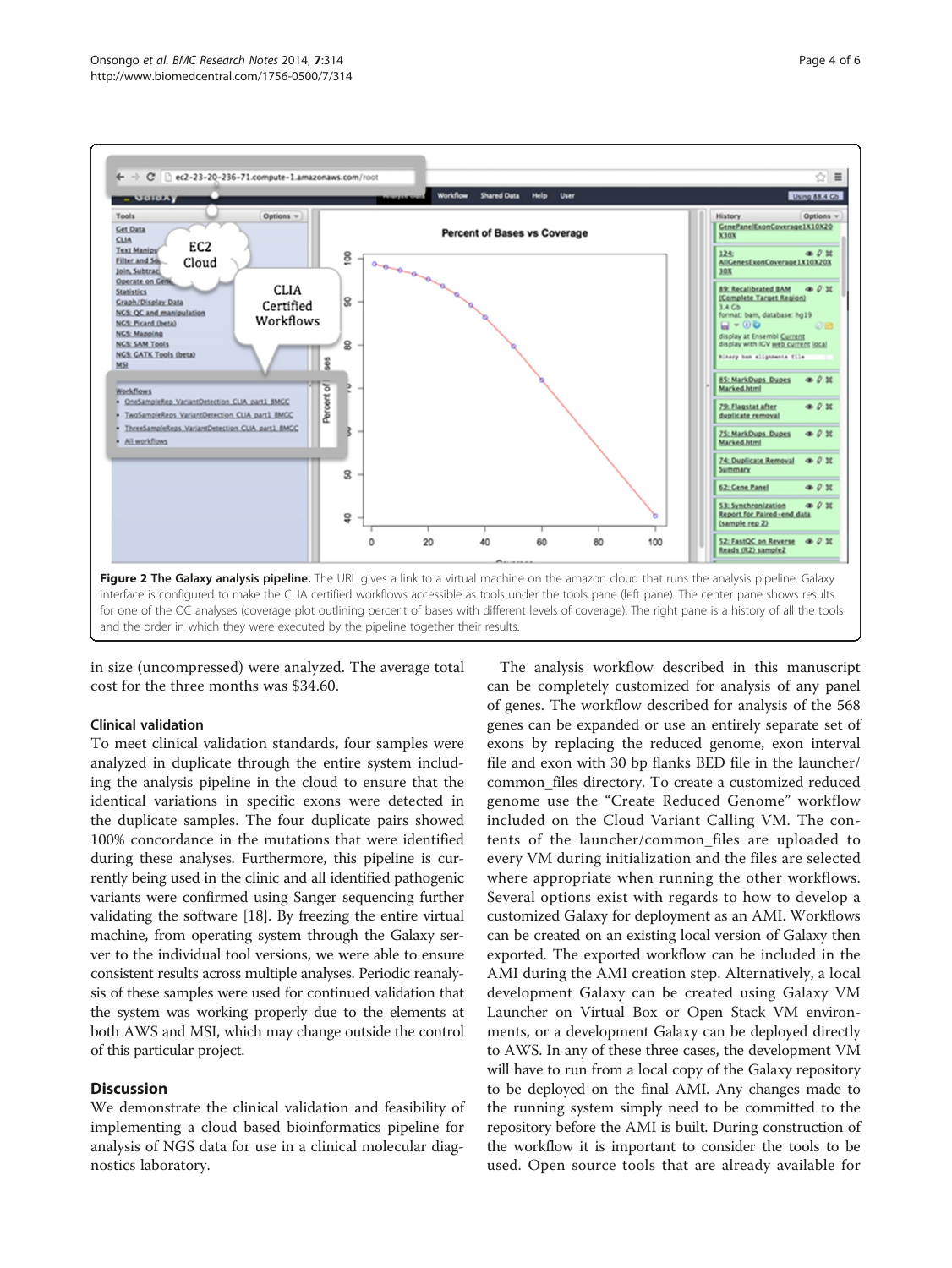<span id="page-4-0"></span>Ubuntu, the operating system on the AMI, are used as the starting point for the Cloud Variant Calling AMI. Deploying a tool that exists in the Ubuntu ecosystem can be as simple as adding the package name to a configuration file. However, it is possible to script the installation of other tools during AMI creation via the Galaxy VM Launcher.

When the workflow and associated tools are ready to be packaged into an AMI, the packaging script, package. sh, included with the downloaded software can be run to build a clean VM to create the AMI. Once the VM is running, the user can connect via SSH and run through the three steps presented in the AWS documentation on creating a custom AMI. The resulting AMI ID from the final registration step will be copied into the Galaxy VM Launcher configuration for use in the deployment.

Much of the cost so far has been due to human and other errors that have led to re-analysis of several samples. The most common cause so far has been discrepancies in the gene names produced from the ordering form used by the sequencing center and the exon interval files used to filter results. The discrepancies and user input validation have been resolved and eliminated from our SOP so that costs are expected to decline to the estimated compute time cost of approximately \$10 per sample. In addition to these, other factors that could be addressed are increased automation and performance enhancements, both in terms of compute time and memory requirements. Automation via BioBlend [[19](#page-5-0)] and the Galaxy API could reduce or eliminate any time accumulated due to human response time. Streamlining the published workflow would directly reduce the amount of time required to process a sample. Finally, the per hour rate for compute time could be lowered if reductions in the memory requirement can be made. The hourly rate is based on which EC2 instance type is selected for the VM. Once changes to any aspect of the system are ready to be deployed, the validation procedure can be applied prior to deploying the changes.

Galaxy VM Launcher is now a part of CloudBioLinux [[11\]](#page-5-0) and BioCloudCentral [[12\]](#page-5-0) and is no longer under active development. All three projects have similar goals and requirements. The best parts of each continue on as part of the remaining two projects. Future versions of the Cloud Variant Calling application will use CloudBioLinux [[11](#page-5-0)] and be available for use via BioCloudCentral [[12](#page-5-0)]. From a security standpoint, the data is encrypted in transit, but the temporary storage used at Amazon is not currently encrypted. While there is no protected health information (PHI) associated with the data we use and the sequence data is not a complete genome, setting up an encrypted file system on each VM's instance specific file system would provide end-to-end encryption during the analysis process.

#### Conclusions

Several efforts are ongoing involving the analysis of NGS data in the cloud [\[10-12,19,20](#page-5-0)]. The successful implementation of cloud based bioinformatics analysis pipeline in a clinical laboratory demonstrates feasibility of using cloud based resources in clinical settings. With end-to-end encryption and the requisite care for encryption keys and PHI in combination with the ability to control the tools used, cloud based computing can be safely and reasonably used for appropriate clinical use. The effort that is currently needed is bioinformatics to determine the most common clinical applications and provide standardized workflows via this or similar methods. Commercial companies could also leverage this method to provide low cost analysis as an add-on to sequencing data for clinicians.

#### Availability and requirements

Project Name: Cloud Variant Calling Project Home Page: [https://bitbucket.org/riss/cloud](https://bitbucket.org/riss/cloud-variant-calling)[variant-calling](https://bitbucket.org/riss/cloud-variant-calling) Operating System: Linux (tested on CentOS) Programming Language: Python License: GNU GPL Other requirements: Amazon Web Services account Guide on using Galaxy workflow for variant detection: Additional file 1

## Additional file

[Additional file 1:](http://www.biomedcentral.com/content/supplementary/1756-0500-7-314-S1.pdf) Galaxy workflow Guide for Variant detection.

#### Abbreviations

AWS: Amazon web services; EC2: AWS Elastic compute cloud; NGS: Next generation sequencing; SCP: Secure copy; SSH: Secure shell; PHI: Protected health information; VM: Virtual machine; MSI: Minnesota supercomputing institute; AMI: Amazon machine image; IGV: Integrative genome viewer; VCF: Variant call formatted.

#### Competing interests

The authors declare that they have no competing interests.

#### Authors' contributions

GO: Workflow design and implementation, manuscript draft and editing. JE: Architecture, software implementation, testing, deployment, training, preparing initial draft of the manuscript. MDS: Analysis, user testing, preparing draft of the manuscript. JC: Software implementation of galaxy\_vm\_launcher and subsequent merge with other projects. KB: Director of the University of Minnesota Genomics Center, user testing and feature specification. AH: Sequencing, user testing. SY: Design of clinical validation, feature specification and user testing. MS: User testing, analysis. MB: User testing, feature specification and analysis. KATS: Bioinformatics support, workflow design and implementation and software coding for reduced genome construction, manuscript editing. BT: PI, head of Molecular Diagnostics Lab, user testing and feature specification, manuscript editing. All authors read and approved the final manuscript.

#### Acknowledgments

The authors would like to thank Dr. Anne-Francoise Lamblin, the Research Informatics Support Systems (RISS) program director and project lead for Galaxy Bioinformatics workbench, Shawn Houston, manager for Infrastructure Operations and User Support group and Dan Debertin, Galaxy system